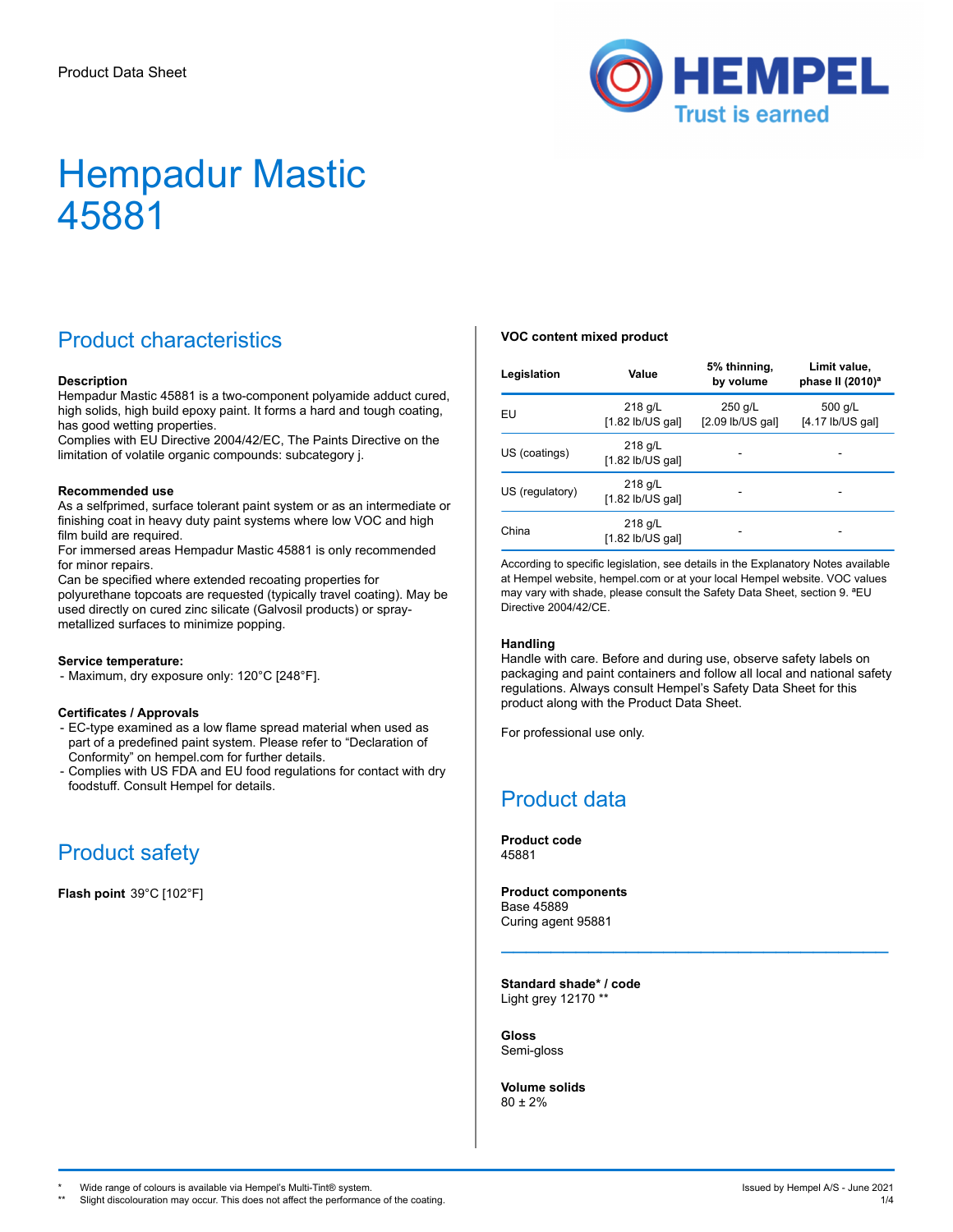

**Specific gravity** 1.5 kg/L [12 lb/US gal]

**Reference dry film thickness** 125 micron [4.9 mils]

**Aluminium shade / code** Aluminium grey 19000 \*

**Gloss** Please consult Hempel's Guideline on aluminium pigmented coatings.

 $\mathcal{L}_\mathcal{L}$  , which is a set of the set of the set of the set of the set of the set of the set of the set of the set of the set of the set of the set of the set of the set of the set of the set of the set of the set of

**Volume solids** 72 ± 2%

**Specific gravity** 1.3 kg/L [11 lb/US gal]

**Reference dry film thickness** 125 micron [4.9 mils]

### Surface preparation

#### **Cleanliness**

- Remove oil, grease and other contaminants by suitable detergent cleaning.
- Remove salts, detergents and other contaminants by high pressure fresh water cleaning.

New build:

- Abrasive blasting to min. Sa 2½ (ISO 8501-1) / SP 10 (SSPC).
- Concrete: According to Hempel's Specification.
- Remove dust, blast media and loose materials.

Maintenance and Repair

- Spot abrasive blasting to min. PSa 2 (ISO 8501-2) / SP 6 (SSPC). - Minor areas may be hand or power tool cleaned instead of abrasive blasting.
- Water jetting to min. Wa 2 (ISO 8501-4).
- Flash rust degree of maximum FR M (ISO 8501-4).
- Remove dust, blast media and loose materials.

#### **Roughness**

- Surface profile Medium (G) (ISO 8503-2).

Consult Hempel's separate Surface Preparation Guidelines for more details.

## **Application**

**Mixing ratio** Base 45889 : Curing agent 95881 (3 : 1 by volume)

Stir well before use.

**Thinner** Hempel's Thinner 08450

**Cleaner** Hempel's Tool Cleaner 99610

#### **Pot life**

| <b>Product</b><br>temperature | $20^{\circ}$ C<br>[68°F] | $30^{\circ}$ C<br>[86°F] |
|-------------------------------|--------------------------|--------------------------|
| Pot life                      | 2 hours                  | $1\frac{1}{2}$ hours     |
| Pot life (spray)              | ۰                        | 2 hours                  |

#### **Application method**

| Tool<br><b>Application parameters</b> |                                                                     |  |
|---------------------------------------|---------------------------------------------------------------------|--|
| Airless spray                         | Nozzle pressure: 250 bar [3600 psi]<br>Nozzle orifice: 0.017-0.023" |  |
| <b>Brush</b>                          | Not Applicable.                                                     |  |
| Roller                                | Not Applicable.                                                     |  |

If brush or roller application is used, more coats will be necessary to achieve the specified dry film thickness. Spray data are indicative and subject to adjustment. Pressure is for a material temperature of 20°C [68°F].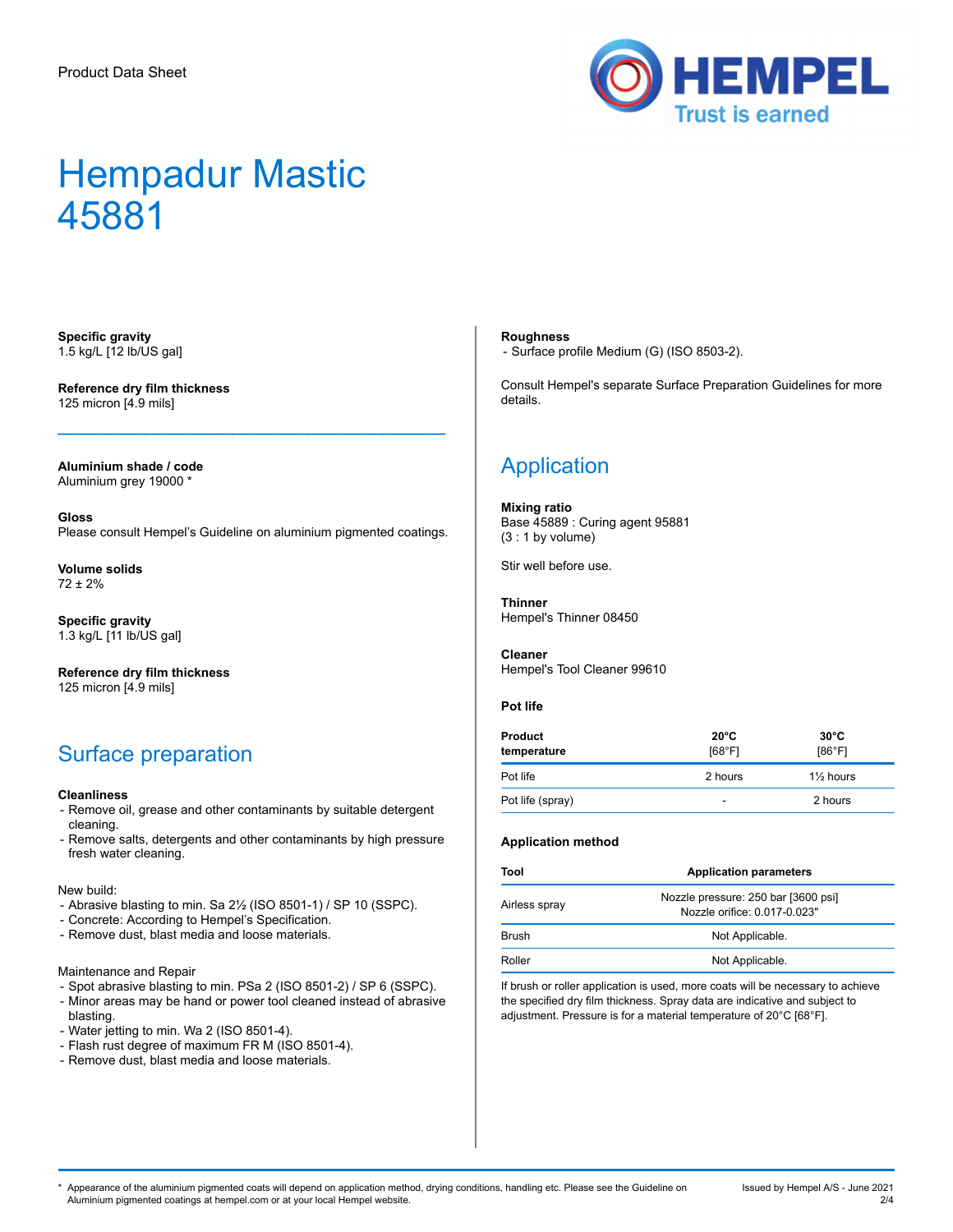

#### **Film thickness**

| <b>Specification range</b>                                                   | Low                  | High                                         | Recommended                            |
|------------------------------------------------------------------------------|----------------------|----------------------------------------------|----------------------------------------|
| Dry film thickness                                                           | 100 micron           | 200 micron                                   | 125 micron                             |
|                                                                              | $[3.9 \text{ mils}]$ | $[7.9 \text{ mils}]$                         | $[4.9 \text{ mils}]$                   |
| Wet film thickness                                                           | 125 micron           | 250 micron                                   | 150 micron                             |
|                                                                              | [5 mils]             | $[10 \text{ m}$                              | $[6 \text{ miles}]$                    |
| $8 \text{ m}^2$ /L<br>Theoretical spreading<br>[330 sq ft/US<br>rate<br>gal] |                      | $4 \text{ m}^2$ /I<br>$160$ sq ft/US<br>gal] | 6.4 $m^2/L$<br>$[260$ sq ft/US<br>gal] |

Product may be specified in another film thickness than indicated depending on purpose and area of use. This will alter spreading rate, drying and curing time and overcoating interval. For best performance, avoid excessive film thickness.

#### **Application conditions**

- Temperature of product must be above 15°C [59°F] during application.
- Surface temperature must be above 15°C [59°F] during application and curing.
- To avoid condensation, apply on a clean and dry surface with a temperature that is at least 3°C [5°F] above the dew point.

#### **Relative Humidity:**

- Relative humidity must be below 85% during drying and curing.

## Drying and overcoating

#### **Product compatibility**

- Previous coat: None or according to Hempel's specification.
- Subsequent coat: None or according to Hempel's specification.

#### **Drying time**

| Surface temperature |       | $20^{\circ}$ C<br>[68°F] |
|---------------------|-------|--------------------------|
| Hard dry            | hours | 3                        |

Determined for dry film thickness 125 micron [4.9 mils] at standard conditions, see Hempel's Explanatory Notes for details.

#### **Overcoating**

Hempel's specification supersedes any guidelines indicated in the overcoating table

| <b>Quality name</b>    |     | $20^{\circ}$ C<br>[68°F] | $30^{\circ}$ C<br>[86°F] | $40^{\circ}$ C<br>[104°F] |
|------------------------|-----|--------------------------|--------------------------|---------------------------|
|                        |     | Atmospheric medium       |                          |                           |
| <b>Hempadur Mastic</b> | Min | 7 h                      | $5\%$ h                  | $3\frac{1}{2}$ h          |
| 45881                  | Max | $Ext*$                   | Ext                      | Ext                       |
| Hempathane HS          | Min | 6 h                      | 5 h                      | 3 h                       |
| 55610                  | Max | $Ext*$                   | Ext                      | Ext                       |
|                        |     | Atmospheric severe       |                          |                           |
| <b>Hempadur Mastic</b> | Min | 10h                      | 8 h                      | 5 h                       |
| 45881                  | Max | $Ext*$                   | Ext                      | Ext                       |
| Hempathane HS          | Min | 10 h                     | 8 h                      | 5 h                       |
| 55610                  | Max | 72 h                     | 54 h                     | 36 h                      |

Overcoating times are indicative for products of the same generic chemistry. Consult Hempel's specification for more information.

#### **Drying conditions**

- To obtain the drying time stated, it is important to maintain sufficient ventilation during application, drying and curing.

#### **Overcoating details**

- If the maximum overcoating interval is exceeded, roughening of the surface is necessary to ensure intercoat adhesion.
- The surface must be dry and clean prior to application.

#### **Other remarks**

- Epoxy coats have an inherent tendency of chalking in outdoor exposure. This does not affect the performance of the coating.
- Hempel's Specification supersedes any recommendations given in the Product Data Sheets.